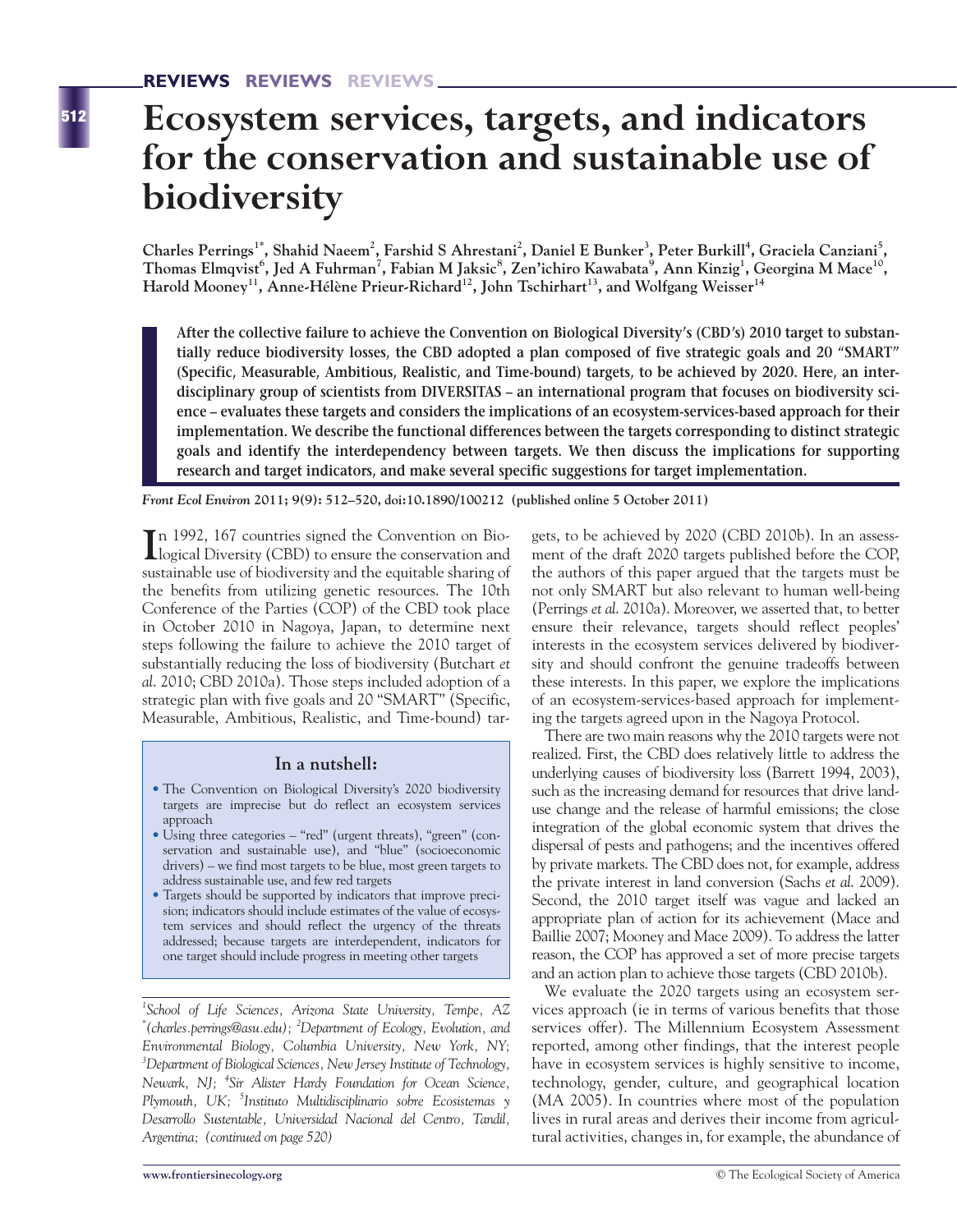agricultural pests matter "more" than in countries where agriculture accounts for one or two percentage points of the nation's gross domestic product. Similarly, the benefits that people derive from exploiting particular types of ecosystems differ depending on access rules, culture, and other factors. For instance, in some countries, the primary local interest in forests is for timber and watershed protection, whereas elsewhere it may be for the collection of fruits, herbs, and medicinal plants (Perrings and Gadgil 2003).

What ecosystem services people want is context-dependent. For

example, the growth rate of sperm whale (*Physeter macrocephalus*) populations became important in the 18th century when spermaceti replaced tallow as the candle wax of choice (Whitehead *et al*. 1997), but declined in importance during the 19th century when mineral, vegetable, and terrestrial animal products replaced spermaceti (Davis *et al*. 1997). Similarly, the salt tolerance of rice (*Oryza sativa*) varieties gained prominence in the 20th century when irrigation led to the increasing salinity of farmlands (Maas and Hoffman 1977). More recently, the capacity of many ecosystems to maintain function has been tested by an increasingly variable climate (Smith *et al*. 2000). Simplification of ecosystems to enhance average yields of food, fuel, and fiber has reduced their capacity to operate in highly variable conditions (Elmqvist *et al*. 2003; Lobell and Field 2007).

Here, we first discuss the implications of an ecosystem services perspective for target setting and implementation. Using the color-coding scheme introduced by Mace *et al*. (2010), we then assess the interdependence of distinct targets – whether they involve synergies or tradeoffs – and evaluate the implications of these relationships for supporting indicators. Finally, we offer several specific recommendations for target implementation.

#### ■ **Target setting and implementation**

An ecosystem services approach has four immediate implications for target setting and implementation. First, what and how much biodiversity should be targeted for conservation depends on what services are important. Second, the temporal and spatial scale of targets depends on the temporal and spatial scale of the "production" and "distribution" of ecosystem services. Third, interdependencies between ecosystem services imply that there are interdependencies between targets. Fourth, implementation of interdependent targets should be coordinated and should include all agencies involved with the management of ecosystem services (Perrings *et al*. 2010a).



*Figure 1. The relationship between demand for ecosystem services and biodiversity conservation. Goals for human well-being lead to demand for ecosystem services and the ecosystem components (including biodiversity) needed to produce those services (black arrows), which generate feedbacks (red arrows).*

### *Biodiversity targets should be based on the services they support*

What species are conserved depends on what benefits they provide (Figure 1). For some species, these benefits are quite direct. The reasons for conserving charismatic megafauna such as tigers (*Panthera tigris*), for example, include their contribution to ecotourism; their place in history, culture, and religion; or their wider role as icons for nature conservation. For most species, however, the reasons for their conservation will be less direct. Conservation of tigers, for instance, requires conservation of the trophic levels upon which they depend (Srivastava and Vellend 2005). For these latter species, functional diversity may be more relevant than species diversity (Naeem and Wright 2003).

Biodiversity is frequently treated as being synonymous with taxonomic diversity, which is usually tabulated as the number of species observed in an ecosystem (a component of species richness). This may be because taxonomic diversity is readily measured for highly visible, well-studied groups, such as mammals, birds, amphibians, butterflies, and many plants. However, while individual species do play a major role in the provision of particular ecosystem services, the biodiversity that supports these services is generally functional diversity, not species richness. Ecosystem services generally depend on the maintenance of functional diversity. The taxonomy of species present in a given ecosystem is less relevant to the functioning of that ecosystem than the functional traits those species possess.

For this reason, the study of biodiversity and ecosystem functioning has recently focused more on functional rather than on taxonomic diversity (Figure 2), and several important studies have shown how traits can be used to understand the relationship between biodiversity and ecosystem functioning (Solan *et al*. 2004; Bunker *et al*. 2005; McIntyre *et al*. 2007; Bracken *et al*. 2008; Kattge *et al*. 2011). The biodiversity targets implied by an interest in protecting a particular ecosystem service should relate to diversity within the functional groups that support the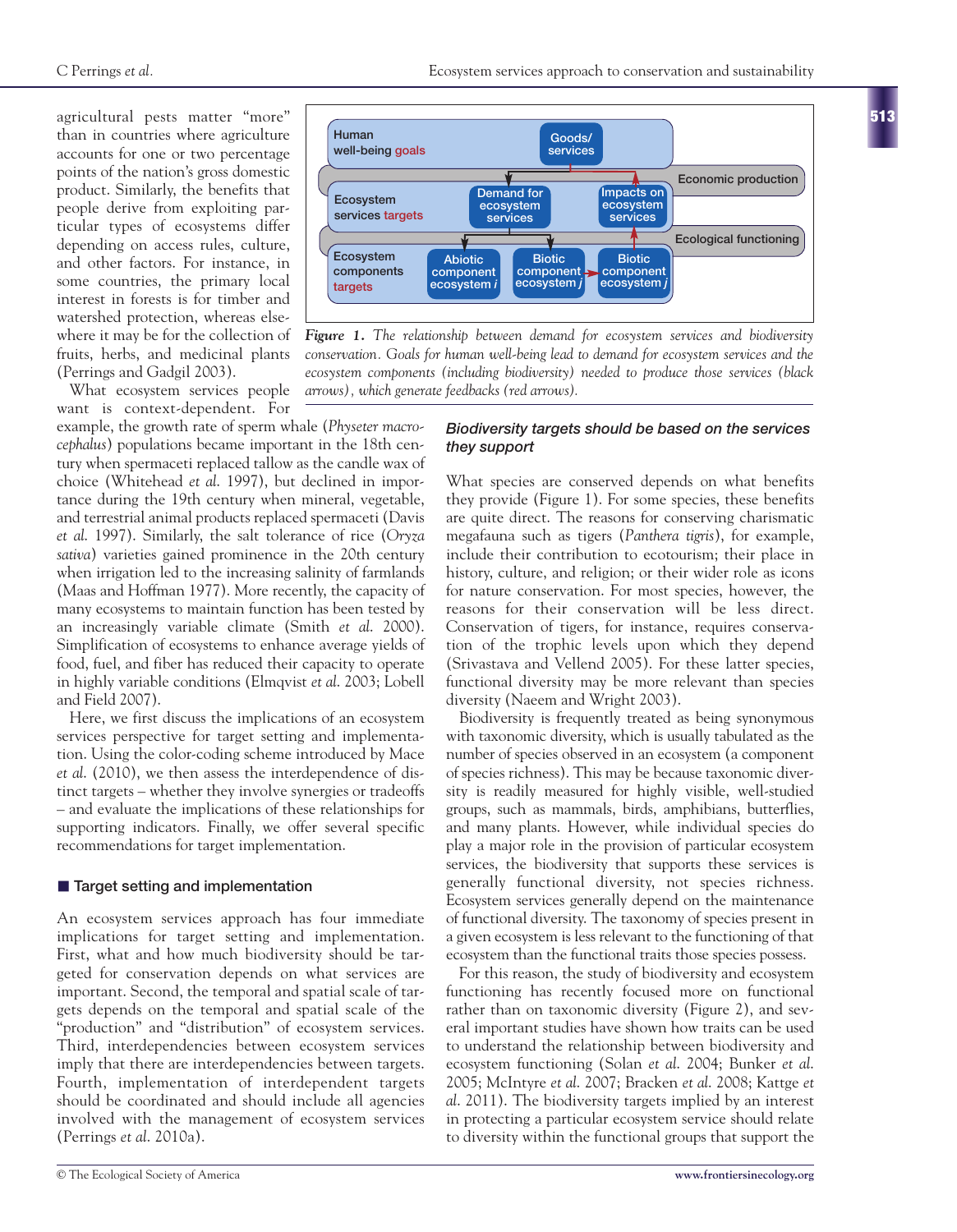

*Figure 2. A grassland biodiversity experiment in Jena, Germany (www.the-jenaexperiment.de), which quantifies the role of plant biodiversity for nutrient cycling and species interactions.*

service. How much diversity is needed depends on the range of environmental conditions expected. The greater the expected variation in those conditions, the greater the required diversity within functional groups will be (Elmqvist *et al*. 2003).

The sector-specific 2020 targets are consistent with this approach. For example, Target 13 requires that "the genetic diversity of cultivated plants and farmed and domesticated animals and of wild relatives…is maintained". However, non-sector-specific targets (eg Targets 5, 10, 11, and 12) still have a more traditional species- or habitat-based focus.

#### *The spatial and temporal signatures of biodiversity targets should reflect the processes involved*

Climate- or trade-induced alterations in species ranges would be expected to change the spatial extent of targets relating to those species. For example, previously discrete herds of caribou (*Rangifer* spp) are expected to converge in the Arctic as suitable habitat increases as a result of global warming (Tyler 2010). The conservation of the genetic diversity of caribou populations remains a localized problem, but its spatial characteristics will change. Similarly, localized changes in the proximity between livestock and wildlife have been behind the emergence of several zoonotic diseases, such as severe acute respiratory syndrome (SARS) and the Nipah virus, but the spread of such diseases is limited by the geographical extent of trade and travel networks and the speed and frequency of the modes of transport used (Guan *et al*. 2003; Cassey *et al*. 2004; Semmens *et al*. 2004; Daszak *et al*. 2006; Kilpatrick *et al*. 2006; Daszak *et al*. 2007).

Most of the 2020 targets have a global reach and a 10 year horizon to completion. Some are restricted to particular biomes (eg Targets 6 and 10), but the only concessions made to the urgency of the conservation challenges involved were the adoption of a 5-year horizon for targets for the implementation of the Nagoya Protocol (Target 16), adoption of national biodiversity action plans (Target 17), and the protection of coral reefs (Target 10).

#### *Interdependencies between ecosystem services should be reflected in biodiversity targets*

The Millennium Ecosystem Assessment defined ecosystem services as the benefits that people obtain from the functioning of ecosystems. It distinguished between provisioning, cultural, regulating, and supporting services, and noted that management of ecosystems for different services implies different things for biodiversity. Management of ecosystems for

agriculture or aquaculture, for example, intentionally eliminates many plants and animals. Similarly, management for human health and water conservation intentionally eliminates disease vectors and plants with high evapotranspiration rates, respectively. Ecosystems that are managed for a single service – such as the production of food, fuel, or fiber, or the control of particular pests or pathogens – frequently lose the services provided by the species removed in the process (Naeem *et al*. 2009).

One noteworthy advance in the 2020 targets over the 2010 targets is the recognition that the failure to address interdependencies between the services produced by particular ecosystems has social origins. The failure of markets to signal the importance of non-marketed services is the most well-known social driver of biodiversity loss. Market incentives encourage the production of commodities that can be sold (the provisioning services), and simultaneously discourage production of non-marketed ecosystem services, such as water or habitat, the benefits of which landowners are unable to capture. In some cases, the effects of market failures are exacerbated by policies that subsidize environmentally harmful market activities. One result has been the promotion of systems of payments for ecosystem services and the establishment of intellectual property rights for genetic information.

Target 3 explicitly recognizes the importance of such institutional and policy failures, requiring that "incentives, including subsidies, harmful to biodiversity are eliminated, phased out, or reformed in order to minimize or avoid negative impacts". Similarly, Target 16 requires implementation of the Nagoya Protocol on access and benefit sharing, acknowledging the importance of establishing both intellectual and other property rights. Although the inclusion of targets for the reform of social institutions is a major step forward, many targets may be difficult to achieve because of their interdependence.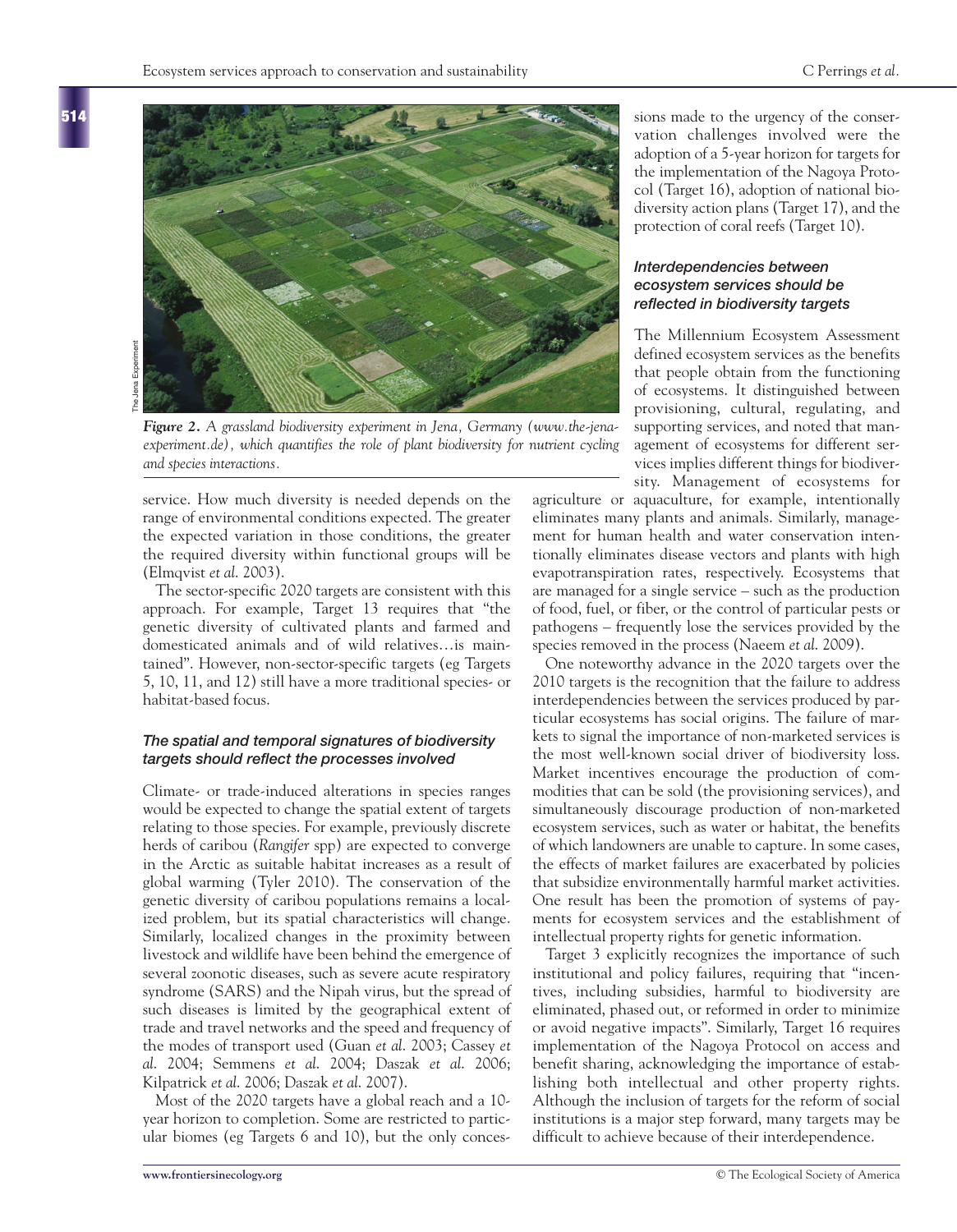#### *Interdependent targets should be coordinated*

A second dimension of interdependence is the coordination of implementation. The easiest problems to address are those that have a single agency overseeing their respective environmental impacts, but such situations are rare. It is more common for multiple agencies and communities to share responsibility for the system affected by the indirect effects of biodiversity change. In such cases, target implementation requires coordination and/or cooperation between those agencies. In cases where the dispersal of pests or pathogens is influenced by the global trade network, for example, management requires coordination with the World Trade Organization (and its instruments, the General Agreement on Tariffs and Trade and the Sanitary and Phytosanitary Agreement), the World Organisation for Animal Health, and the International Plant Protection Convention (Perrings *et al*. 2010b).

Because different agencies have distinct objectives, targets will only be viable if they are consistent with these objectives. If targets – set independently by different agencies – are inconsistent, then some will likely fail. Although the 2020 targets include global objectives for awareness (Target 1), the importance of coordination between multiple agencies, multilateral agreements, and nation states is not formally recognized within the targets.

#### ■ Assessing the 2020 targets

Following Mace *et al*. (2010), we identify three types of target (Table 1; WebPanel 1):

(1) "red" (addressing imminent biosecurity threats);

(2) "green" (addressing threats to valued species and the ecosystem services they support); and

(3) "blue" (addressing the preconditions for reaching red and green targets).

Nearly half of the 2020 targets are classified as blue targets; that is, they are designed to address the underlying social drivers of biodiversity loss. These are associated with strategic goals  $A - "Address the underlying causes of$ biodiversity loss by mainstreaming biodiversity across government and society" – and E – "Enhance the benefits to all from biodiversity and ecosystem services" – in Table 1.

Most of the blue targets address the information needed for the conservation and sustainable use of biodiversity (Targets 1, 2, 4, 7, 17, 18, 19) or the mobilization of resources for the implementation of the strategic plan of action (Target 20). These targets recognize that a precondition for national action on conservation is awareness that the loss of biodiversity affects human well-being. They seek to build understanding of the benefits that ecosystem services confer (Targets 1, 18, 19) and to develop strategies to promote the sustainable use of ecosystem services and supporting biodiversity (Targets 2, 4, 7, 17).

Information, though important, must translate into incentives to landholders and others whose actions affect biodiversity loss. Accordingly, the enabling targets also address the problem of incentives and, in particular, the effects of an absence of well-defined property rights. Target 3, for example, requires that "incentives, including subsidies, harmful to biodiversity are eliminated, phased out or reformed in order to minimize or avoid negative impacts…". This includes the incentive effects of weak property rights. For example, open or weakly regulated access to fish stocks in international waters leads to overharvesting (Costello *et al*. 2007).

Achievement of targets to eliminate perverse incentives implies the need to establish institutions or governance mechanisms that will correct for such effects. Such mechanisms fall into two broad categories: (1) mechanisms to improve the quality of price signals to ensure that private decision makers are properly informed, and (2) mechanisms to enable decision makers to track biosphere change in the same way that national income accounts track changes in other assets. The object of the first category is to ensure that those responsible take full account of the social cost of their actions, and implies the introduction of mechanisms that confront landholders with the full consequences of their actions. Such potential mechanisms include access fees, user charges, taxes, payments for ecosystem services, and the like (OECD 2004). The object of the second category is to inform public policy (Nordhaus and Kokkelenberg 1999; Nordhaus 2006).

Target 16, as an additional example, addresses implementation of the Nagoya Protocol on "Access to Genetic Resources and the Fair and Equitable Sharing of Benefits Arising from their Utilization", but does not address incentives. The issue here is intellectual property rights with regard to the genetic material contained in endemic species within national boundaries. Once again, implementation of the Protocol may be expected to improve conservation incentives; if countries are able to realize the gains from conserving valuable species, they will have an incentive to do so.

The green and red targets are grouped around strategic goals B, C, and D: (B) "Reduce the direct pressures on biodiversity and promote sustainable use", (C) "Improve the status of biodiversity by safeguarding ecosystems, species, and genetic diversity", and (D) "Enhance the benefits to all from biodiversity and ecosystem services". Goal C is served by traditional species and habitat conservation targets, including targets for protected areas (green Target 11) and threatened species (red Target 12). The strategic goal D includes a target for the conservation of "The genetic diversity of cultivated plants and farmed and domesticated animals and of wild relatives…" (green Target 13). The latter addresses the need to ensure future security of food and other provisioning services, and acknowledges that one important reason for conserving wild living species is their potential to deliver benefits through future exploitation.

Targets within strategic goal B are divided between those connected with (a) the environmental conse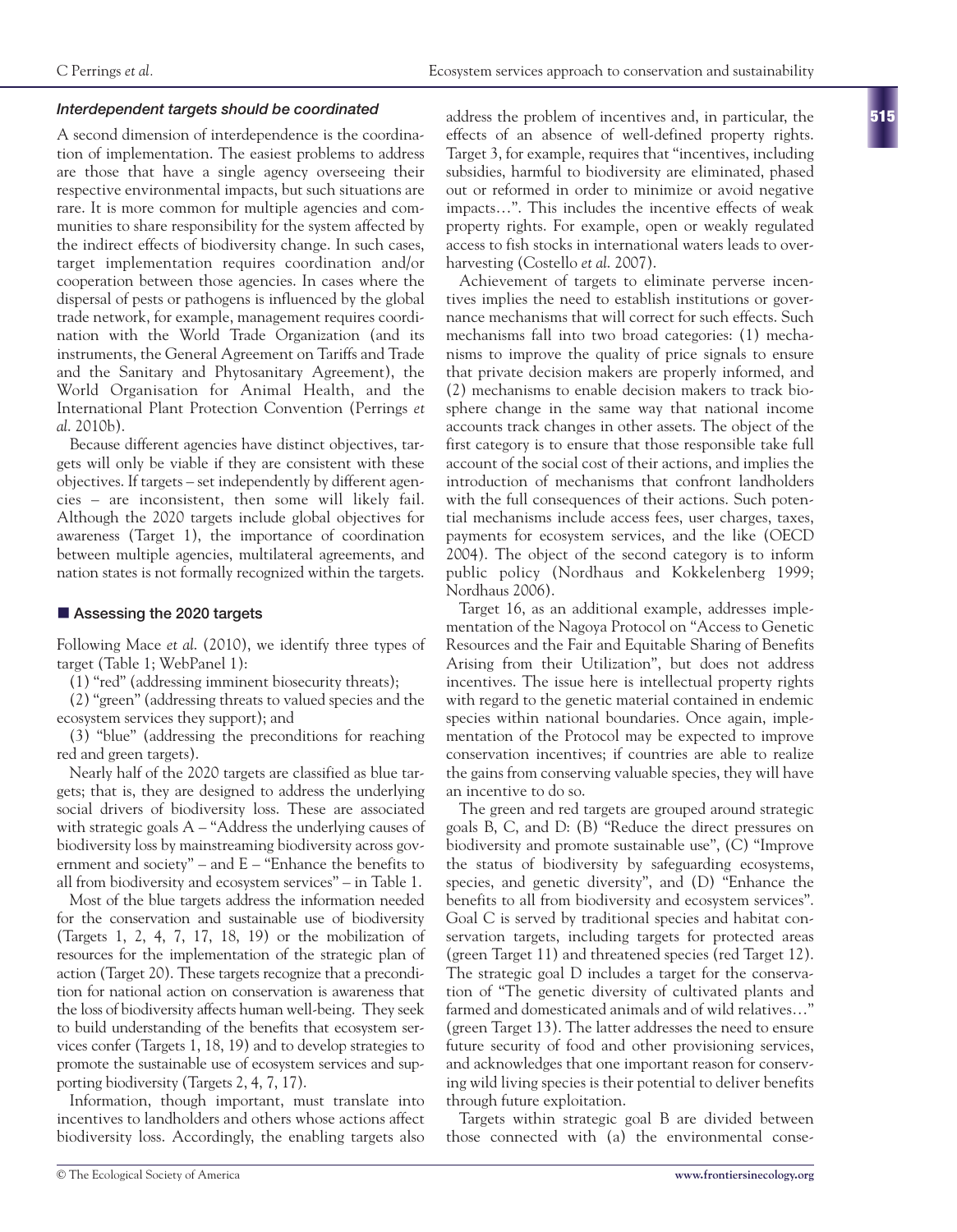**516**

| Table 1. Color codes for the 2020 targets                                                                                                                                                                                                                                                                  |                                                                                                                                                                         |                |                                                                                                                                                                                                                                                                                                                                                                                                                                                                                                                                                                                                                                                                                                                                                                 |
|------------------------------------------------------------------------------------------------------------------------------------------------------------------------------------------------------------------------------------------------------------------------------------------------------------|-------------------------------------------------------------------------------------------------------------------------------------------------------------------------|----------------|-----------------------------------------------------------------------------------------------------------------------------------------------------------------------------------------------------------------------------------------------------------------------------------------------------------------------------------------------------------------------------------------------------------------------------------------------------------------------------------------------------------------------------------------------------------------------------------------------------------------------------------------------------------------------------------------------------------------------------------------------------------------|
| Strategic goals                                                                                                                                                                                                                                                                                            | Address the under<br>streaming biodiversity<br>A. Address the unde<br>lying causes of biodi-<br>versity loss by main-<br>across government<br>and society               | <b>Targets</b> | I. By 2020, at the latest, people are aware of the values of biodiversity and the steps they can take to<br>conserve and use it sustainably.<br>2. By 2020, at the latest, biodiversity values have been integrated into national and local development and<br>poverty reduction strategies<br>3. By 2020, at the latest, incentives, including subsidies, harmful to biodiversity are eliminated, phased out<br>or reformed in order to minimize or avoid negative impacts<br>4. By 2020, at the latest, Governments, business and stakeholders at all levels have taken steps to achieve<br>or have implemented plans for sustainable production and consumption and have kept the impacts of<br>use of natural resources well within safe ecological limits. |
|                                                                                                                                                                                                                                                                                                            | B. Reduce the direct pressures on<br>biodiversity and promote sustainable<br>use                                                                                        |                | 5. By 2020, the rate of loss of all natural habitats, including forests, is at least halved and where feasible<br>brought close to zero, and degradation and fragmentation are significantly reduced.                                                                                                                                                                                                                                                                                                                                                                                                                                                                                                                                                           |
|                                                                                                                                                                                                                                                                                                            |                                                                                                                                                                         |                | 6. By 2020, all fish and invertebrate stocks and aquatic plants are managed and harvested sustainably                                                                                                                                                                                                                                                                                                                                                                                                                                                                                                                                                                                                                                                           |
|                                                                                                                                                                                                                                                                                                            |                                                                                                                                                                         |                | 7. By 2020, areas under agriculture, aquaculture and forestry are managed sustainably, ensuring conser-<br>vation of biodiversity.                                                                                                                                                                                                                                                                                                                                                                                                                                                                                                                                                                                                                              |
|                                                                                                                                                                                                                                                                                                            |                                                                                                                                                                         |                | 8. By 2020, pollution, including from excess nutrients, has been brought to levels that are not detrimen-<br>tal tobiodiversity.<br>9. By 2020, invasive alien species and pathways are identified and prioritized, priority species are con-<br>trolled or eradicated, and measures are in place to manage pathways to prevent their introduction and<br>establishment.                                                                                                                                                                                                                                                                                                                                                                                        |
|                                                                                                                                                                                                                                                                                                            |                                                                                                                                                                         |                | 10. By 2015, the multiple anthropogenic pressures on coral reefs, and other vulnerable ecosystems<br>impacted by climate change or ocean acidification are minimized                                                                                                                                                                                                                                                                                                                                                                                                                                                                                                                                                                                            |
|                                                                                                                                                                                                                                                                                                            | status of biodiversity<br>ecosystems, species,<br>by safeguarding<br>C. Improve the<br>and genetic<br>diversity                                                         |                | II. By 2020, at least 17% of terrestrial and inland water, and 10% of coastal and marine areas, especially<br>areas of particular importance for biodiversity and ecosystem services, are conserved through effec-<br>tively and equitably managedsystems of protected areas.                                                                                                                                                                                                                                                                                                                                                                                                                                                                                   |
|                                                                                                                                                                                                                                                                                                            |                                                                                                                                                                         |                | <b>12. By 2020, the extinction of known threatened species has been prevented</b>                                                                                                                                                                                                                                                                                                                                                                                                                                                                                                                                                                                                                                                                               |
|                                                                                                                                                                                                                                                                                                            |                                                                                                                                                                         |                | 13. By 2020, the genetic diversity of cultivated plants and farmed and domesticated animals and of wild<br>relativesis maintained, and strategies have been developed and implemented for minimizing genetic<br>erosion and safeguarding their genetic diversity                                                                                                                                                                                                                                                                                                                                                                                                                                                                                                |
|                                                                                                                                                                                                                                                                                                            | from biodiversity<br>D. Enhance the<br>and ecosystem<br>benefits to all<br>services                                                                                     |                | 14. By 2020, ecosystems that provide essential services, including services related to water, and con-<br>tribute to health, livelihoods and wellbeing, are restored and safeguarded<br>15. By 2020, ecosystem resilience and the contribution of biodiversity to carbon stocks have been<br>enhanced, through conservation                                                                                                                                                                                                                                                                                                                                                                                                                                     |
|                                                                                                                                                                                                                                                                                                            |                                                                                                                                                                         |                | 16. By 2015, the Nagoya Protocol on Access to Genetic Resources and the Fair and Equitable Sharing of<br>Benefits Arisingis in force.                                                                                                                                                                                                                                                                                                                                                                                                                                                                                                                                                                                                                           |
|                                                                                                                                                                                                                                                                                                            | $\overline{\phantom{a}}$<br>mentation through<br>participatory plan-<br>ning, knowledge<br>management, and<br>management, and<br>capacity building<br>E. Enhance imple- |                | 17. By 2015, each Party has developed, adopted as a policy instrument, and has commenced implement-<br>ing an effectivenational biodiversity strategy and action plan.<br>18. By 2020, the traditional knowledge, innovations and practices of indigenous and local communities<br>relevant for the conservation and sustainable use of biodiversityare respected<br>19. By 2020, knowledge, the science base and technologies relating to biodiversityare improved, widely<br>shared andapplied.<br>20. By 2020, at the latest, the mobilization of financial resources for effectively implementing the<br>Strategic Plan 2011-2020 from all sourcesshould increase substantially from the current levels                                                     |
| Notes: Data were derived from Conference of the Parties to the Convention on Biological Diversity, 10th Meeting, Nagoya, Japan, 18-29 Oct 2010, Agenda item 4.2,<br>Updating and revision of the strategic plan for the post-2010 period, Decision as adopted Montreal, CBD. www.cbd.int/nagoya/outcomes/. |                                                                                                                                                                         |                |                                                                                                                                                                                                                                                                                                                                                                                                                                                                                                                                                                                                                                                                                                                                                                 |

quences of agriculture, aquaculture, fisheries, forestry, industry, and trade, and (b) other ecosystem services. The first group is intended to control the main sources of stress on biodiversity – from deforestation (Target 5); fisheries (Target 6); agriculture, aquaculture, and forestry (Target 7); pollution (Targets 8, 10); and trade (Target 9). Since sustainable agriculture, aquaculture, and forestry is a precondition for the conservation and sustainable use of biodiversity, both by reducing stress on off-farm biodiversity and by enhancing on-farm habitat, we have identified those three as enabling blue targets.

The remainder are classified as either red or green, depending on the immediacy of the threats they pose. In strategic goal D, the targets covering other ecosystem services are more diffuse. Target 14 addresses "Ecosystems that provide essential services, including services related to water, and contribute to health, livelihoods, and well-being", whereas Target 15 addresses "Ecosystem resilience and the contribution of biodiversity to carbon stocks".

The questions to be raised about the targets concern the degree to which they are in conflict or are mutually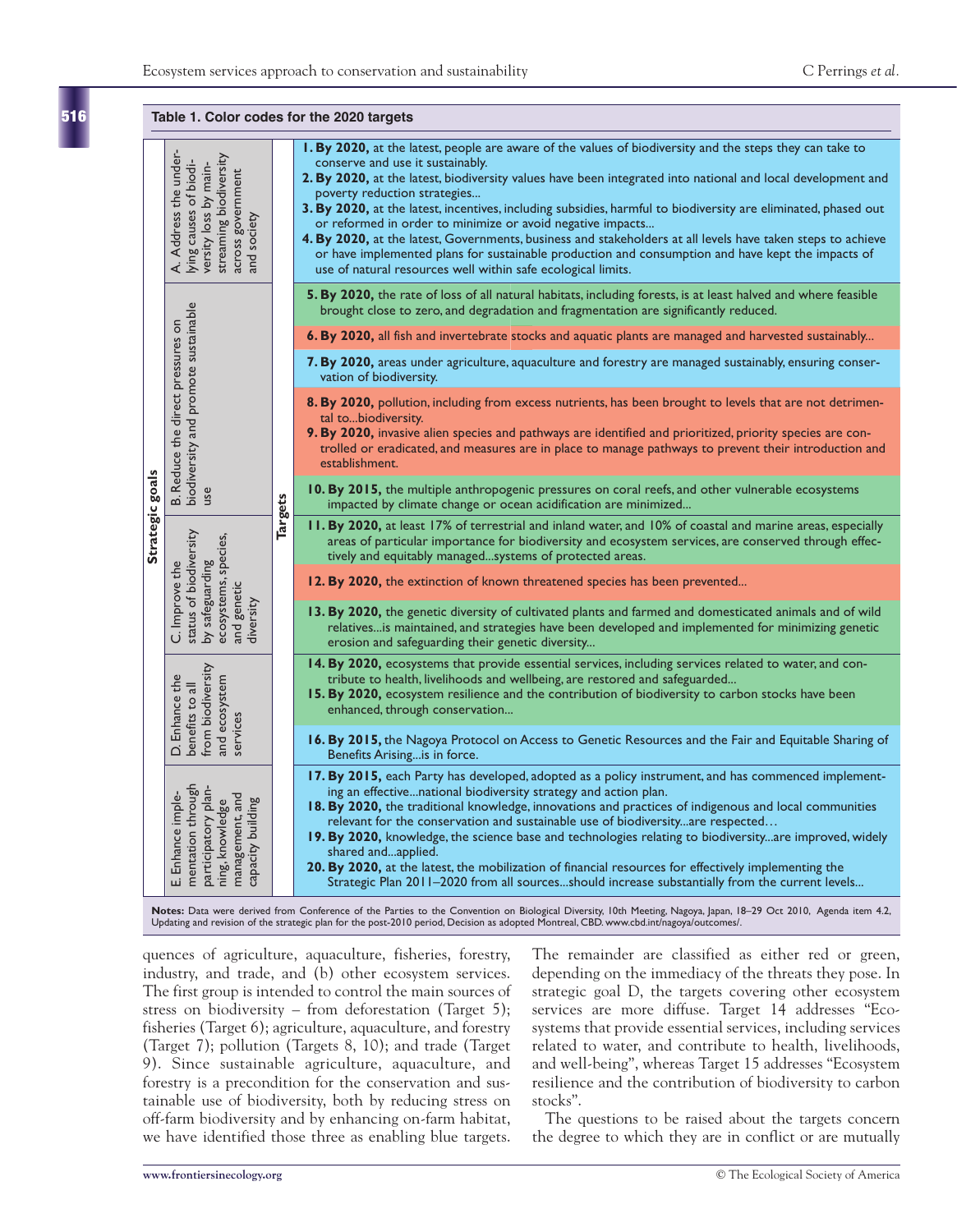reinforcing. To illustrate, consider two ecosystem types that involve different tradeoffs between ecosystem services: agroecological and marine systems.

## *Agroecosystems*

Agroecosystems are typically managed for a single service – the production of food, fuel, or fiber. This almost always affects the supply of many other services, both in the present and in the future. Provision of food and fuel has motivated conversion of many natural grasslands, forests, wetlands, peatlands, mangroves, and even marine coastal zones, and continues to be a primary driver of land-use change in many countries. Although aggregate

production of wheat, corn, rice, and soybean may be sufficient to meet the energy and protein requirements of every person on the planet, productivity varies considerably from region to region (Latham 2002). As a result, the conversion of land to agriculture continues to be the main cause of biodiversity loss in low-income countries (Jackson *et al*. 2001). Target 5 involves a halving of the rate of conversion of land – and therefore a halving of the rate of extensive growth of agriculture (growth due to the expansion of agricultural land) – over the next decade. Target 5 does not, however, address the loss of habitat due to the conversion of forests and grasslands, agriculture's impacts on nutrient loads, soil erosion, freshwater quantity and quality, the spread of human, animal, and plant diseases, and greenhouse-gas emissions.

At present, farmers have few incentives to take account of ecosystem services or biodiversity beyond domesticated plants and animals, and their pests, predators, and food sources. Nor do farmers have an incentive to consider increased nutrient loads in water bodies caused by agrochemicals, or reductions in groundwater due to lower rates of water infiltration (Pascual and Perrings 2007). The results are frequently dramatic. The southwest region of the province of Buenos Aires, Argentina, provides a notable example, where grasslands and dry forests used for cattle were transformed into croplands and eventually into desert over the past two decades as a result of the combined effects of deforestation, winds, and drought (Pezzola *et al*. 2004; Figure 3).

The incentive effects of agricultural subsidies and the sustainability of on-farm production of grain and meat are addressed by Targets 3 and 7, respectively. Targets 14 and 15, in principle, also deal with agricultural impacts on other ecosystem services, as well as with the capacity of other systems to cope with fluctuating environmental conditions. The interdependence of these targets implies that the implementation of one may depend on the



*Figure 3. Windblown soil erosion is one of the effects of desertification due to agricultural practices in the province of Buenos Aires, Argentina.*

implementation of others – not sequentially, as is the case with the blue and green targets, but simultaneously.

## *Marine ecosystems*

Marine ecosystems collectively form the largest ecosystem on Earth and yield some of the most critical ecosystem services. Although some marine ecosystem services are readily recognized, most are less well appreciated. One well-known service is the provision of food in the form of fish, and the relationship between harvested marine diversity and ecosystem services is well documented (Jackson *et al*. 2001; Worm *et al*. 2006); Target 6 addresses this most visible issue. But the oceans provide a wide range of ecosystem services that are less visible, though no less important. For example, the regulation of climate through marine biogeochemical pathways is roughly equivalent to terrestrial contributions (eg an estimated 92.2 gigatons of carbon per year  $[{\rm Gr} C {\rm yr}^{-1}]$ entering the ocean from the atmosphere and  $90.6$  Gt C  $yr^{-1}$ exiting the ocean to the atmosphere; Denman *et al*. 2007). Another important, but often overlooked, service is the production of oxygen: it is estimated that one out of every two breaths' worth of oxygen that we take is produced directly by marine phytoplankton (Behrenfeld *et al*. 2006). Marine microorganisms also degrade or purify very large amounts of waste that have been intentionally dumped into the sea for decades, such as the >10 trillion liters of domestic sewage released annually in the US alone (NRC 1993).

Marine biodiversity is affected by warming, acidification, altered upwelling and stratification patterns, and increased variability (Worm and Lotze 2009), in addition to more direct anthropogenic stresses. The Continuous Plankton Recorder Survey Program has demonstrated that major changes in the northerly movement of plankton in the North Atlantic Ocean have occurred in the past five decades – on the order of thousands of kilometers – as well as transfer of plankton from the Pacific to the Atlantic via thinning of the Arctic ice (Burkill and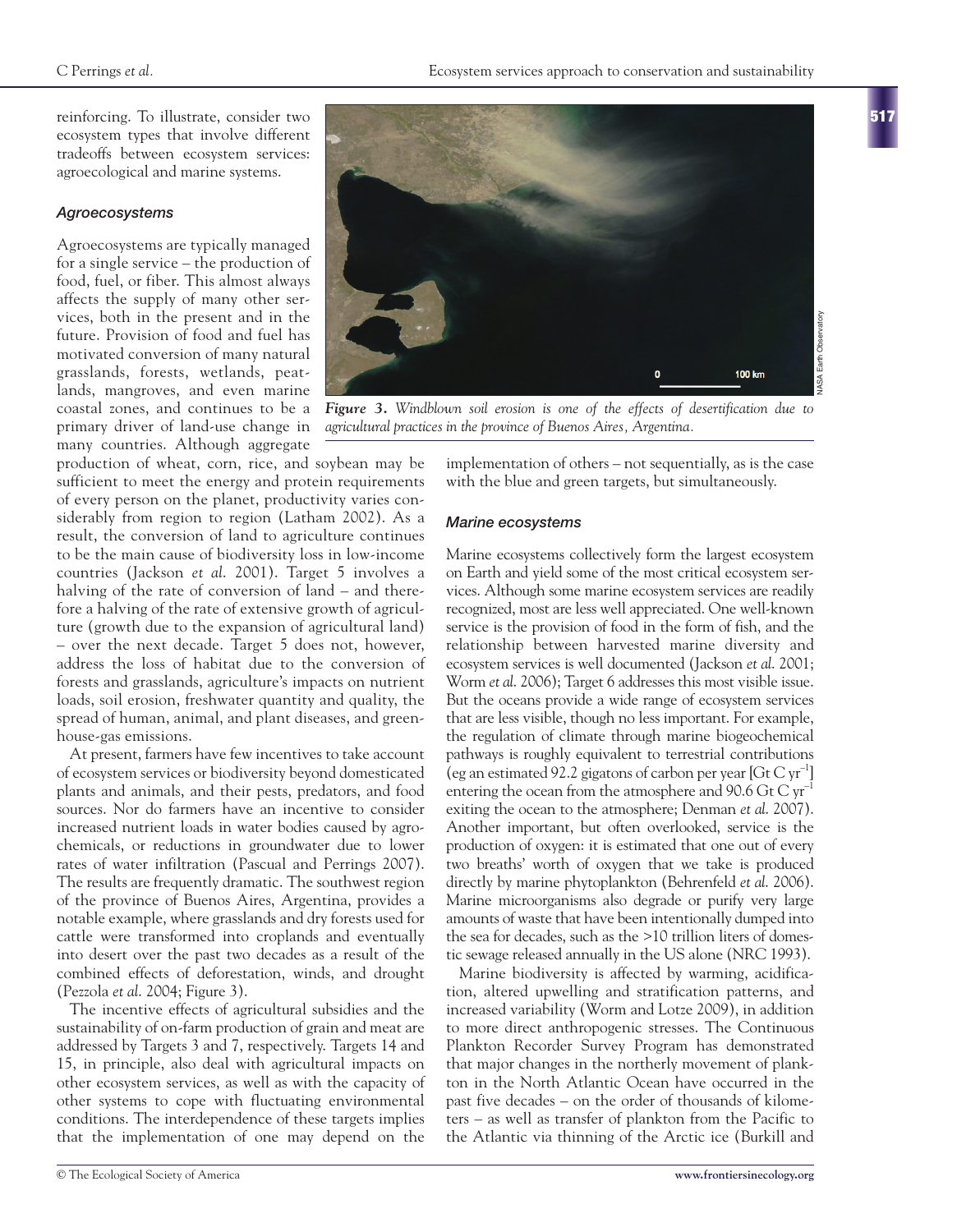Reid 2010). Polar bears (*Ursus maritimus*) and other highlatitude vertebrates, such as walruses (*Odobenus rosmarus*) and penguins (several species), are all charismatic sentinels of the effects of losses of polar sea ice (Schliebe *et al*. 2008). Populations of such organisms are expected to suffer serious declines, even potential extinctions. In all cases, changes in marine biodiversity have an impact on multiple services – some of them critical to life support. However, fishing practices have not, to date, been as strongly implicated in the loss of other marine ecosystem services as agricultural practices have been implicated in the loss of terrestrial services. So while there are targets for at least some of the non-provisioning services from marine ecosystems (eg Target 10), implementation of these is not contingent on implementation of Target 6.

Finally, although there is nothing in the strategic plan to distinguish between what we have categorized as "red" and other targets, the urgency attached to targets differs. Some stressors have the capacity to impose substantial harm on a short timescale, certainly less than 10 years, whereas others have the capacity to impose irreversible harm. Among the stressors that may impose harm in the short term are the land-use changes and trade patterns that favor the emergence of zoonotic diseases (Jones *et al*. 2008). Among the stressors that have the capacity to cause irreversible damage are those leading to the extinction of beneficial species. Targets 6, 8, and 9 are of the first type, whereas Target 12 is of the second type. We have re-colored Target 12 since the publication of Perrings *et al*. (2010a), given that some species' extinctions may cause substantial short-term damage. The most important implication of the red classification is that a red target needs to be met on a shorter timescale than blue or green targets. If a target protects some threshold, then it must do so all the time, not just by 2020.

#### **n** Recommendations

What frequently drives demand for ecosystem services in both terrestrial and marine systems is the immediate interest of humans in particular species – the production of corn (*Zea mays*), the harvest of teak (*Tectona grandis*) or tuna (*Thunnus* spp), the conservation of charismatic megafauna. The degree to which management of ecosystems for a primary purpose should consider other services depends on the value of those services. Many valuable ecosystem services are still neglected, often because the beneficiaries of those services are distant in either space or time. Although designed to take account of the multiple benefits offered by biodiversity and welcomed as a major improvement over the 2010 targets, the 2020 targets are not perfect, and their implementation poses substantial challenges to both science and policy. We conclude by offering four main recommendations:

(1) Given that the 2020 targets are necessarily partial and often imprecise, they should be supported by indicators that both complete the picture and supply the needed precision. This is especially important for Targets 11 and 12, which are extremely broad-brush amalgamations of several political aims, but the recommendation applies to all targets to some degree.

- (2) Because ecosystem services represent the benefits that people obtain from ecosystems (or at least the flows that are the source of benefits), the set of indicators should include estimates of the value of those services. A preliminary assessment of the value of ecosystem services (Kumar 2010) provides a baseline against which to measure changes, but this poses a real challenge to science. Estimating the value of ecosystem services requires an understanding both of the role of ecosystem services in producing things that people care about and of the tradeoffs and synergies between different ecosystem services. Accordingly, the development of indicators should be matched by supporting research on both the ecological and economic dimensions of the problem.
- (3) Given differences in the urgency of achieving distinct targets, as well as differences in the irreversibility of changes in ecosystem services, indicators for implementation should have an appropriate time structure. Red targets should typically be monitored at shorter intervals than blue or green targets, and should be expected to turn over at a higher rate as some are achieved and new circumstances drive new urgencies.
- (4) The interdependence between targets means that indicators for any one target should include progress in meeting other targets. For example, given that achievement of Target 7 depends on Target 3, an indicator for Target 7 would be progress toward Target 3. In general, indicators for red and green targets should include progress toward supporting blue targets. A mapping of interdependencies between targets will thus be essential for implementation.

An ecosystem services approach requires that targets – for the components of the biosphere – derive from society's long-term goals for human well-being. To that end, science's role will be to identify the biodiversity that needs to be conserved so as to deliver the services that society wants, and to provide advice on what can and cannot be achieved given the understanding of the biophysical basis for ecosystems and their functioning. Likewise, it is the role of society to set priorities for services that may or may not be mutually supportive or compatible, to identify services requiring cooperation among nation states, and to put mechanisms in place to secure that cooperation. The International Year of Biodiversity may be remarkable for the failure of the international community to meet the 2010 biodiversity targets, but it could also mark the moment that the CBD signatories make a step toward a more systematic approach to the identification of goals and the creation of action plans. As the CBD sets up its new priorities and initiates a process to define indicators for the new targets, international negotia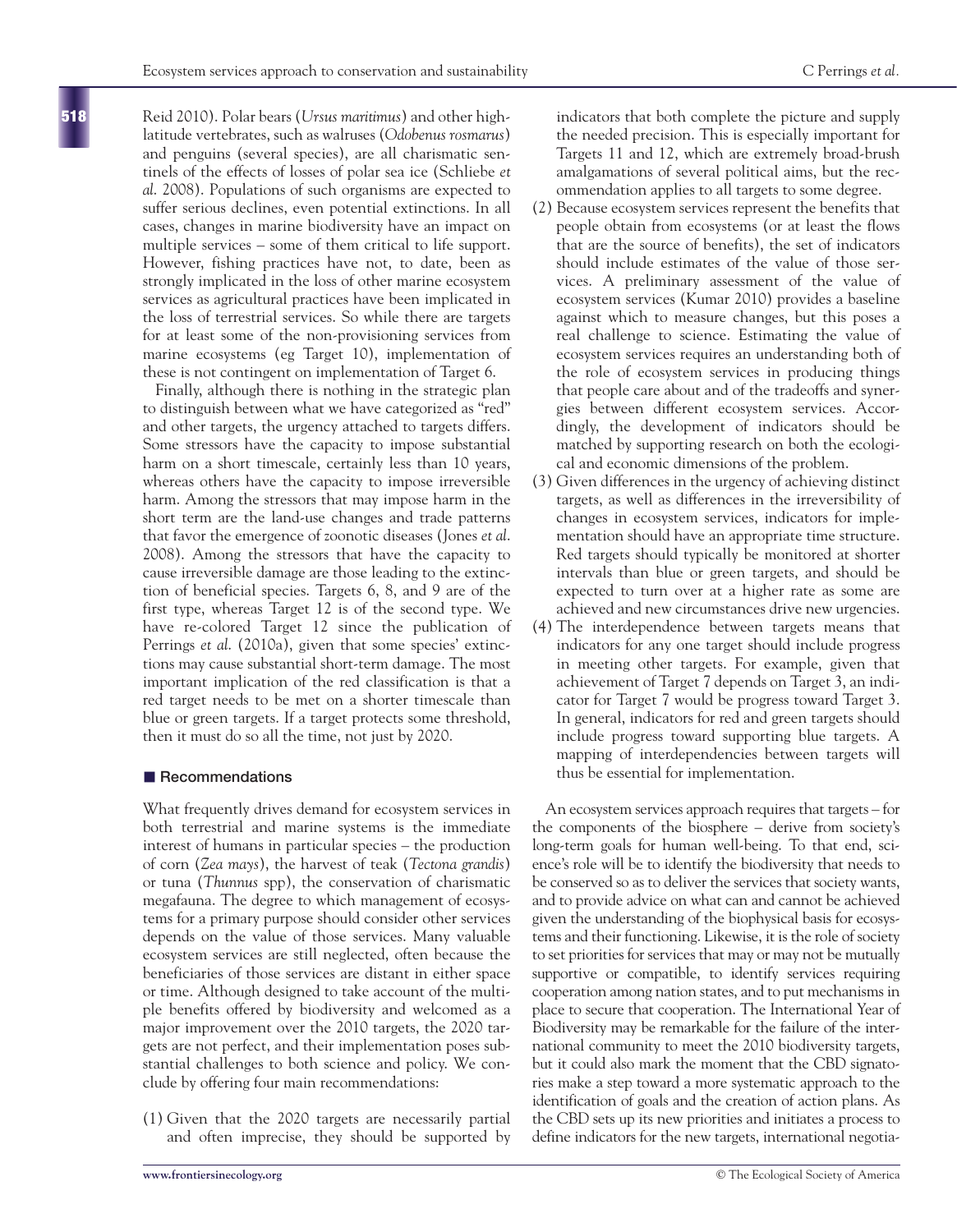tions to establish an Intergovernmental Platform on Biodiversity and Ecosystem Services (IPBES) have been concluded (Perrings *et al*. 2011). Given that it will create the capacity needed to evaluate progress toward a range of targets, IPBES can help the CBD and others to implement the 2020 targets by establishing a rational set of indicators for the management of biosphere change.

#### **n** References

- Barrett S. 1994. The biodiversity supergame. *Environ Resour Econ* **4**: 111–22.
- Barrett S. 2003. Environment and statecraft: the strategy of environmental treaty-making. Oxford, UK: Oxford University Press.
- Behrenfeld MJ, O'Malley RT, Siegel DA, *et al*. 2006. Climate-driven trends in contemporary ocean productivity. *Nature* **444**: 752–55.
- Bracken ME, Friberg SE, Gonzales-Dorantes CA, and Williams SL. 2008. Functional consequences of realistic biodiversity changes in a marine ecosystem. *P Natl Acad Sci USA* **105**: 924–28.
- Bunker DE, DeClerck F, Bradford JC, *et al*. 2005. Species loss and aboveground carbon storage in a tropical forest. *Science* **310**: 1029–31.
- Burkill PH and Reid PC. 2010. Plankton biodiversity of the North Atlantic: changes revealed by the Continuous Plankton Recorder Survey. In: Hall J, Harrison DE, and Stammer D (Eds). OceanObs '09: sustained ocean observations and information for society. Paris, France: European Space Agency. Publication WPP-306.
- Butchart S, Walpole M, Collen B, *et al*. 2010. Global biodiversity: indicators of recent declines. *Science* **328**: 1164–68.
- Cassey P, Blackburn TM, Russel GJ, *et al*. 2004. Influences on the transport and establishment of exotic bird species: an analysis of the parrots (Psittaciformes) of the world. *Glob Change Biol* **10**: 417–26.
- CBD (Convention on Biological Diversity). 2010a. Global biodiversity outlook 3. Montreal, Canada: CBD.
- CBD (Convention on Biological Diversity). 2010b. Revised and updated strategic plan: technical rationale and suggested milestones and indicators. Montreal, Canada: CBD.
- Costello C, Springborn M, McAusland C, and Solow A. 2007. Unintended biological invasions: does risk vary by trading partner? *J Environ Econ Manag* **54**: 262–76.
- Daszak P, Epstein JH, Kilpatrick AM, *et al*. 2007. Collaborative research approaches to the role of wildlife in zoonotic disease emergence. *Curr Top Microbiol* **315**: 463–75.
- Daszak P, Plowright R, Epstein JH, *et al*. 2006. The emergence of Nipah and Hendra virus: pathogen dynamics across a wildlife– livestock–human continuum. In: Collinge SK and Ray C (Eds). Disease ecology: community structure and pathogen dynamics. Oxford, UK: Oxford University Press.
- Davis L, Gallman R, and Gleiter K. 1997. In pursuit of Leviathan: technology, institutions, productivity, and profits in American whaling: 1816–1906. Chicago, IL: University of Chicago Press.
- Denman KL, Brasseur G, Chidthaisong A, *et al*. 2007. Couplings between changes in the climate system and biogeochemistry. In: Solomon S, Qin D, Manning M, *et al*. (Eds). Climate change 2007: the physical science basis. Contribution of Working Group I to the Fourth Assessment Report of the Intergovernmental Panel on Climate Change. Cambridge, UK: Cambridge University Press.
- Elmqvist T, Folke C, and Nystrom M. 2003. Response diversity, ecosystem change, and resilience. *Front Ecol Environ* **1**: 488–94.
- Guan Y, Zheng BJ, He YQ, *et al*. 2003. Isolation and characterization of viruses related to the SARS coronavirus from animals in southern China. *Science* **302**: 276–78.
- Jackson JBC, Kirby MX, Berger WH, *et al*. 2001. Historical over-

fishing and the recent collapse of coastal ecosystems. *Science* **293**: 629–38.

- Jones KE, Patel N, Levy MA, *et al*. 2008. Global trends in emerging infectious diseases. *Nature* **451**: 990–93.
- Kattge J, Díaz S, Lavorel S, *et al*. 2011. TRY a global database of plant traits. *Glob Change Biol* **17**: 2905–35.
- Kilpatrick AM, Daszak P, Rogg H, *et al*. 2006. Predicting pathogen introduction: West Nile virus spread to Galapagos. *Conserv Biol* **20**: 1224–31.
- Kumar P (Ed). 2010. The economics of ecosystems and biodiversity. London, UK: Earthscan.
- Latham AG. 2002. Nutrición humana en el mundo en desarrollo. Rome, Italy: Food and Agriculture Organization.
- Lobell DB and Field CB. 2007. Global scale climate–crop yield relationships and the impacts of recent warming. *Environ Res Lett* **2**: 014022; doi:10.1088/1748-9326/2/1/014002.
- MA (Millennium Ecosystem Assessment). 2005. Ecosystems and human well-being: general synthesis. Washington, DC: Island Press.
- Maas EV and Hoffman GJ. 1977. Crop salt tolerance: current assessment. *J Irrig Drain E-ASCE* **103**: 115–24.
- Mace GM and Baillie JEM. 2007. The 2010 biodiversity indicators: challenges for science and policy. *Conserv Biol* **21**: 1406–13.
- Mace GM, Cramer W, Diaz S, *et al*. 2010. Biodiversity targets after 2010. *Curr Opin Environ Sustain* **2**: 1–6.
- McIntyre PB, Jones LE, Flecker AS, and Vanni MJ. 2007. Fish extinctions alter nutrient recycling in tropical freshwaters. *P Natl Acad Sci USA* **104**: 4461–66.
- Mooney H and Mace G. 2009. Biodiversity policy challenges. *Science* **325**: 1474.
- Naeem S and Wright JP. 2003. Disentangling biodiversity effects on ecosystem functioning: deriving solutions to a seemingly insurmountable problem. *Ecol Lett* **6**: 567–79.
- Naeem S, Bunker D, Hector A, *et al*. (Eds). 2009. Biodiversity, ecosystem functioning, and human wellbeing: an ecological and economic perspective. Oxford, UK: Oxford University Press.
- Nordhaus WD. 2006. Principles of national accounting for nonmarket accounts. In: Jorgenson DW, Landefield JS, and Nordhaus WD (Eds). A new architecture for the US national accounts. Chicago, IL: University of Chicago Press.
- Nordhaus WD and Kokkelenberg EC (Eds). 1999. Nature's numbers: expanding the national economic accounts to include the environment. Washington, DC: National Academies Press.
- NRC (National Research Council). 1993. Managing wastewater in coastal urban areas. Washington, DC: National Academies Press.
- OECD (Organisation for Economic Co-operation and Development). 2004. Recommendation of the council on the use of economic instruments in promoting the conservation and sustainable use of biodiversity. Paris, France: OECD.
- Pascual U and Perrings C. 2007. Developing incentives and economic mechanisms for in situ biodiversity conservation in agricultural landscapes. *Agr Ecosyst Environ* **121**: 256–68.
- Perrings C and Gadgil M. 2003. Conserving biodiversity: reconciling local and global public benefits. In: Kaul I, Conceicao P, le Goulven K, and Mendoza RL (Eds). Providing global public goods: managing globalization. Oxford, UK: Oxford University Press.
- Perrings C, Duraiappah A, Larigauderie A, and Mooney H. 2011. The biodiversity and ecosystem services science–policy interface. *Science* **331**: 1139–40.
- Perrings C, Naeem S, Ahrestani F, *et al*. 2010a. Ecosystem services for 2020. *Science* **330**: 323–24.
- Perrings C, Burgiel S, Lonsdale WM, *et al*. 2010b. International cooperation in the solution to trade-related invasive species risks. *Ann NY Acad Sci* **1195**: 198–212.
- Pezzola A, Winschel C, and Sanchez R. 2004. Estudio multitemporal de la degradation del monte nativo en el partido de